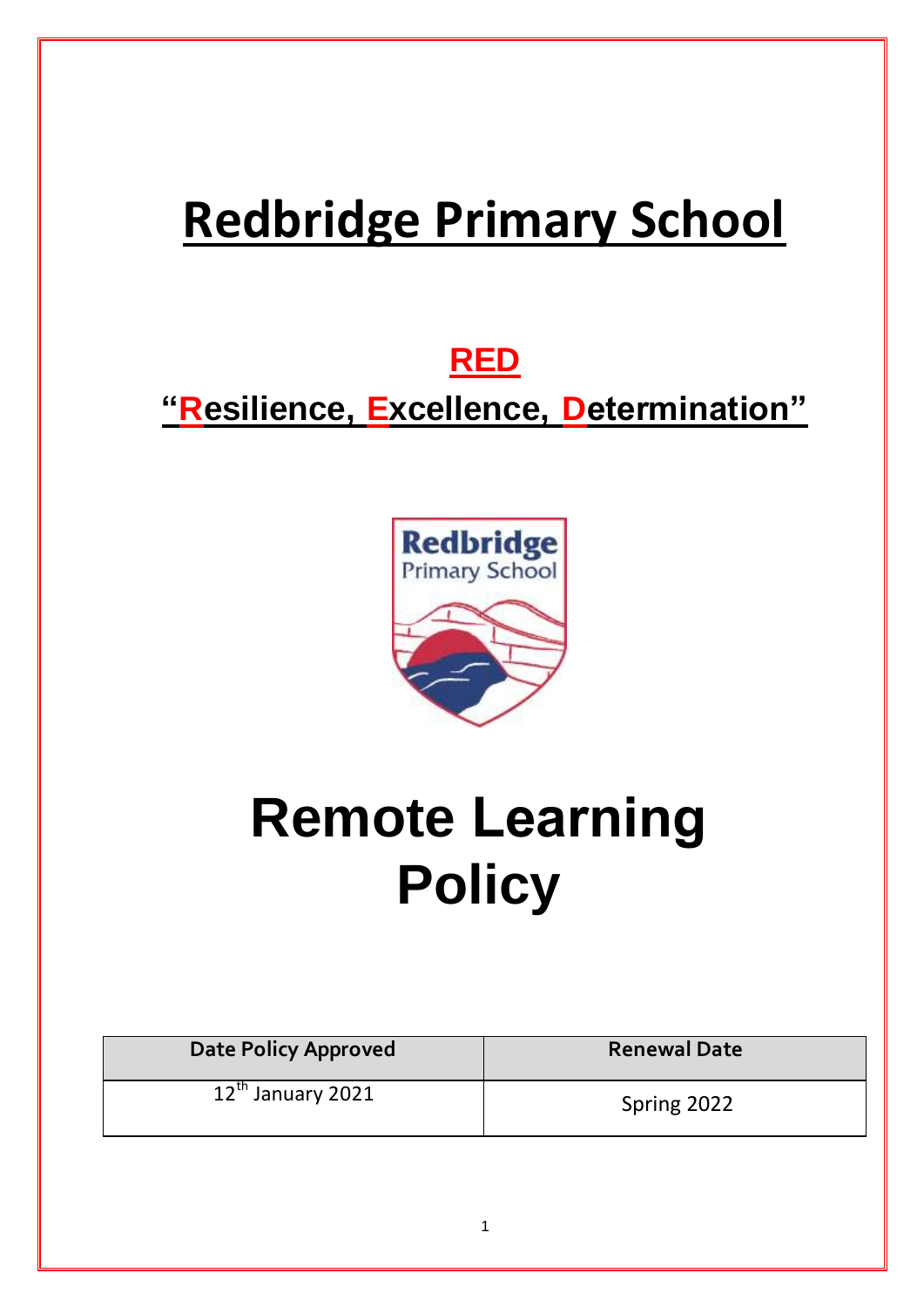# **1. Aims**

This remote learning policy for staff aims to:

- Ensure consistency in the approach to remote learning for pupils who aren't in school
- Set out expectations for all members of the school community with regards to remote learning
- Provide appropriate guidelines for data protection

# **2. Roles and responsibilities**

### **2.1 Teachers**

When providing remote learning, teachers must be available between the hours of 8:45 and 3:45

If they're unable to work for any reason during this time, for example due to sickness or caring for a dependent, they should report this using the normal absence procedure.

When providing remote learning, teachers are responsible for:

Setting work –

- o Teachers will set the work for their own class and within the Year Group, they may need to oversee the class of the teacher who is providing the face to face teaching in school during a partial school closure.
- $\circ$  The work set will equal a minimum expectation of 3 hours for KS1 and 4 hours for KS2
- o The work will equal the core subject expectations of a normal school day
- $\circ$  This work will be set daily and weekly to allow parents and children to access this flexibly.
- o Uploading work and videos onto our learning platform Google Classroom
- o co-ordinating with other teachers, including those teaching in school, to ensure consistency across the year group and to make sure pupils with limited access to devices can still complete the work
- o Planning with the other members of their Year Group team (teaching staff and support staff) Remote Learning activities that are appropriate and suitable for their pupils on a weekly basis;
- o Accepting the fact that learning remotely will be more difficult, so tasks will be set in smaller steps to allow for this and will not necessarily need to be completed online;
- o Keeping in contact with children through the class email address and Google Classroom
- $\circ$  Replying to messages during the normal teaching hours 9am 3.15pm;
- o Attending virtual meetings with other members of staff as required;
- o Allowing flexibility in the completion of activities, understanding that the circumstances leading to our closure will affect families in a number of ways;
- o Engaging in other professional duties as much as circumstances allow e.g. Policy or Curriculum Development, caring at school for vulnerable children and children of key works as per rota, etc;
- o Flagging any data protection breaches to the data protection officer.

Providing feedback on work –

- o Commenting on a piece of work from each child daily
- o Providing group feedback when required.
- $\circ$  Teachers should provide feedback as soon as possible after it has been submitted by the child.
- o Answering any queries/questions on the Stream and chat function on Google Classroom.
- $\circ$  Keeping in touch with pupils who aren't in school and their parents
- o Teachers will host two live sessions a day and carry out a registration activity to check who is attending.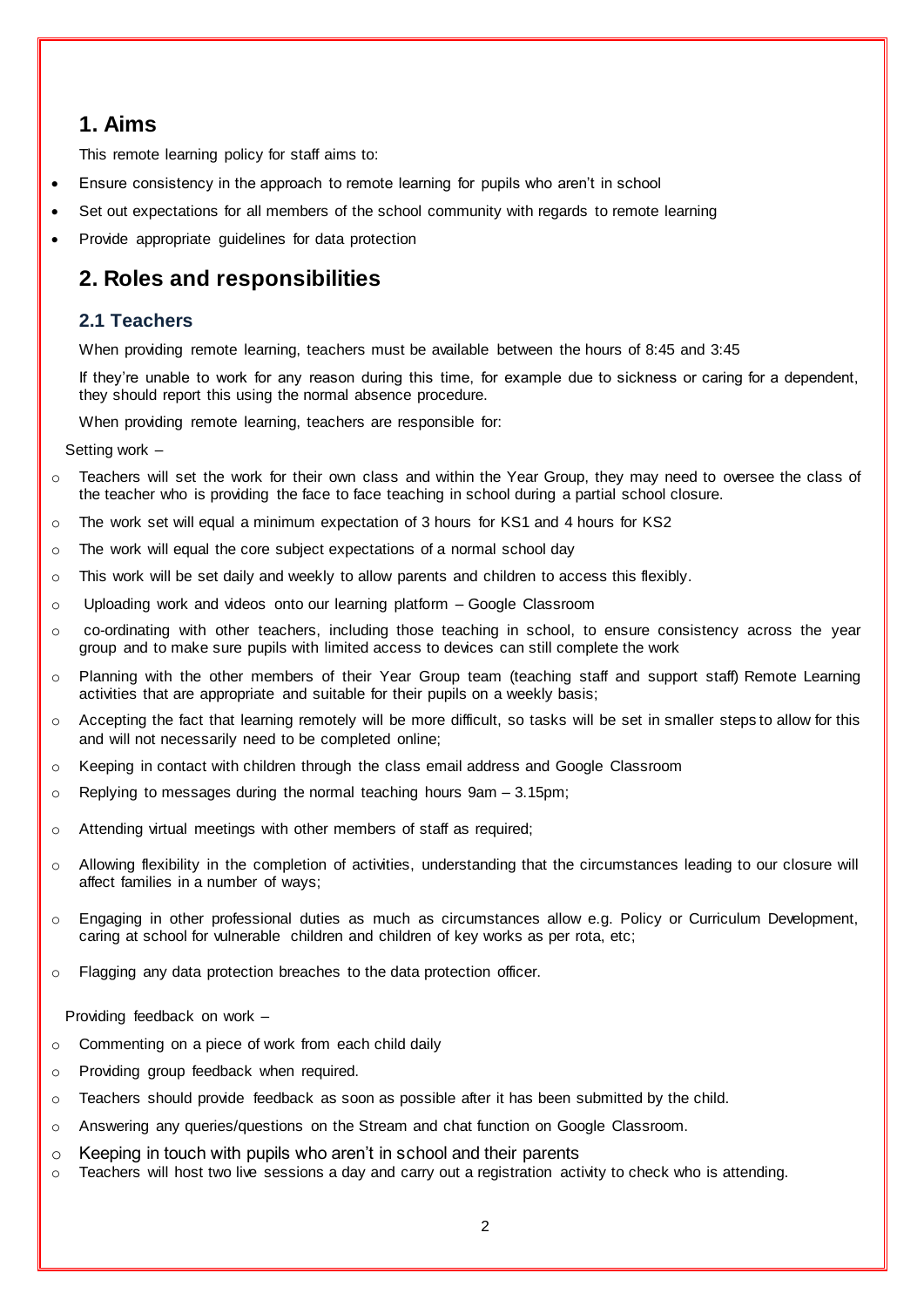- $\circ$  Teachers will monitor the level of engagement and complete a checking exercise once a week where any children who have not engaged with the work online are followed up by a member of the SLT
- $\circ$  Emails from parents will be answered in a timely manner during the usual school hours.
- $\circ$  Any complaints or concerns shared by parents and pupils should be forwarded to the Year Leader for any safeguarding concerns, teachers and Year Leads contact their line manager or the DSL
- o Teachers remind children of behaviour expectations online and share any concerns with their Year Leader or a member of SLT

Attending virtual meetings with staff, parents and pupils

- o Dress code should be smart/casual
- o Locations try to avoid areas with background noise, nothing inappropriate in the background)

Teachers working in school:

- $\circ$  Teachers may wish to work on their Remote Learning in the school building. This must be discussed prior with a member of the SLT
- o Teachers who are in school providing face to face teaching with the children of Key Workers, may wish to join in the Google Meet with their class.
- o Teachers who are in school covering the face to face provision will not be expected to engage with Google Classroom during the school day. The setting of work, Google Meets and providing feedback will be done by the Remote Learning Team at home.
- $\circ$  The teacher in school will engage with their team to ensure that there is consistency in the work set and feedback give.
- $\circ$  The children in school will continue to receive the same provision of learning as those children at home.

### **2.2 Teaching assistants**

When assisting with remote learning, teaching assistants must be available between 9:00 and 3:15.

If they're unable to work for any reason during this time, for example due to sickness or caring for a dependent, they should report this using the normal absence procedure.

When assisting with remote learning, teaching assistants are responsible for:

- Supporting teachers with learning remotely, for instance, by contributing to planning with extra- curricular activities;
- Replying to messages during the normal teaching hours 9am 3.15pm;
- Attending virtual meetings with other members of staff as required;
- Completing directed tasks i.e. online courses;
- Engaging in other professional duties as much as circumstances allow for example caring at school for vulnerable children and children of key works as per rota, etc;
- Flagging any data protection breaches to the data protection officer.

#### **2.3 Subject leads**

Alongside their teaching responsibilities, as outlined above, subject leads are responsible for:

- Considering whether any aspects of the subject curriculum need to change to accommodate Remote Learning;
- Working with teachers who are teaching their subject to make sure work set is appropriate and consistent;
- Working with other subject leads and the Leadership Team to make sure work set across subjects is appropriate and consistent;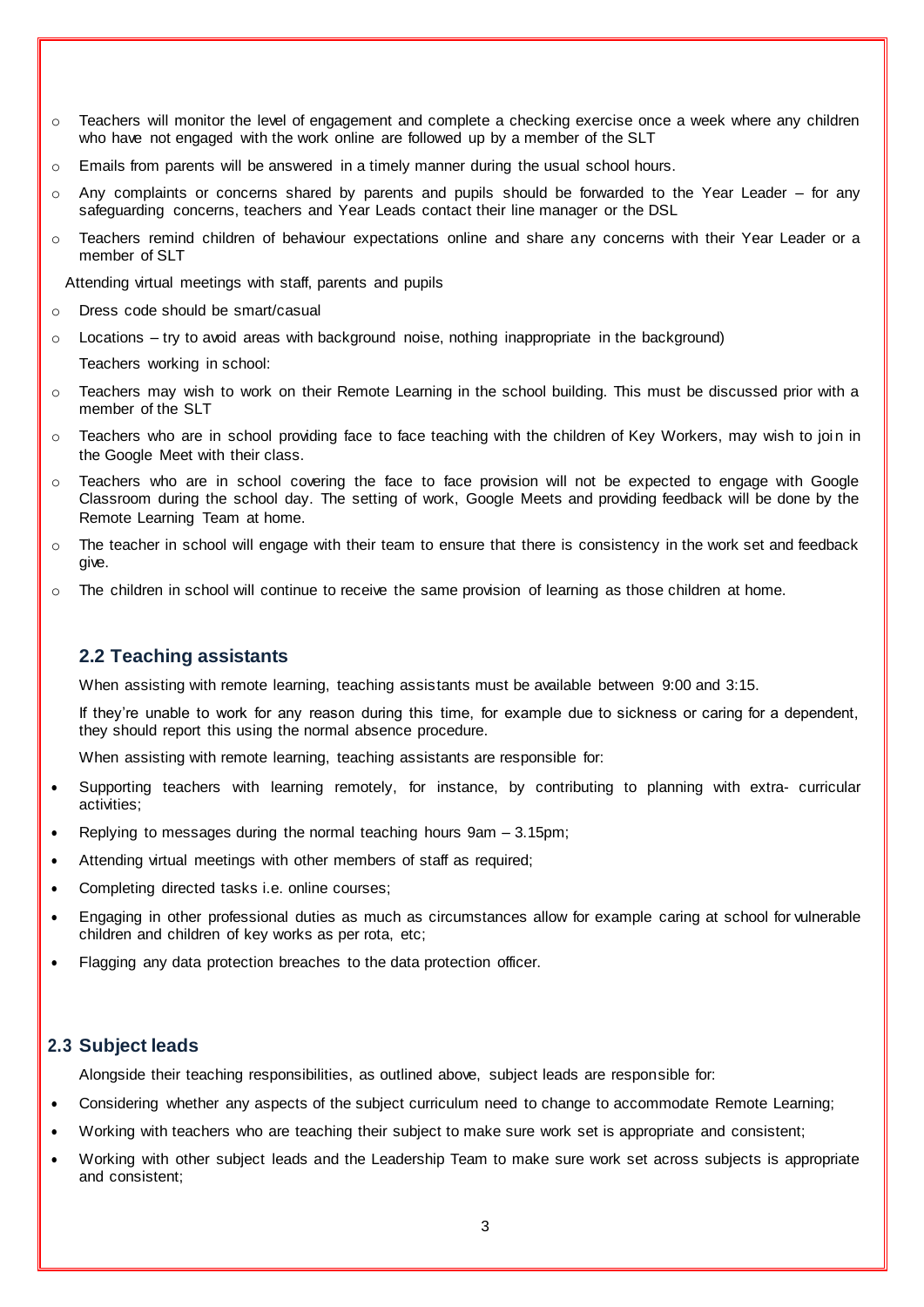- Monitoring the work set by teachers in their subject explain how they'll do this, such as through regular meetings with teachers or by reviewing work set;
- Alerting teachers to resources they can use to teach their subject;
- Flagging any data protection breaches to the data protection officer.
- Non class based subject leaders will film specific videos for each year group

#### **2.4 Year leads**

Alongside their teaching responsibilities, as outlined above, Year Leads are responsible for:

- Monitoring the quality and appropriateness of weekly learning in their Year Group
- Ensuring that the Remote Learning is uploaded on Google Classroom no later than 8:30 on the Monday morning for the upcoming week
- Informing SLT of any issues or concerns within their Phase Leader
- Flagging any data protection breaches to the data protection officer

#### **2.5 Senior leaders**

Alongside any teaching responsibilities, senior leaders are responsible for:

- $\circ$  Co-ordinating the remote learning approach across the school, led by Kirstie Southall, DHT
- $\circ$  Monitoring the effectiveness of remote learning explain how they'll do this, such as through regular meetings with teachers and subject leaders, reviewing work set or reaching out for feedback from pupils and parents
- o Monitoring the security of remote learning systems, including data protection and safeguarding considerations

#### **2.6 Safeguarding and the role of the Designated safeguarding lead**

- $\circ$  The school's approach ensures the DSL or a deputy is always on site while the school is open. In the unusual circumstance this is not possible the DSL or Deputy DSL will be contactable and the Headteacher or a member of the Senior Leadership Team will email all staff by 8am to advise they are acting in an on-site safeguarding role together with contact details for the DSL or Deputy DSL.
- o Staff will continue to follow the Child Protection procedure and advise the safeguarding leads immediately about concerns they have about any child, whether in school or not. COVID-19 means a need for increased vigilance due to the pressures on services, families and young people, rather than a reduction in our standards/
- $\circ$  Senior leaders, especially the Designated Safeguarding Lead (and deputy) know who our most vulnerable children are. They have the flexibility to offer a place to those on the edge of receiving children's social care support.
- o Redbridge Primary School will continue to work with and support children's social workers to help protect vulnerable children. This includes working with and supporting children's social workers and the local authority virtual school head (VSH) for looked-after and previously looked-after children.
- o There is an expectation that vulnerable children who have a social worker will attend an education setting, so long as they do not have underlying health conditions that put them at increased risk. In circumstances where a parent does not want to bring their child to an education setting, and their child is considered vulnerable, the social worker and the DSL will explore the reasons for this directly with the parent.
- o Where parents are concerned about the risk of the child contracting COVID19, the DSL or the social worker will talk through these anxieties with the parent/carer following the advice set out by Public Health England.
- $\circ$  The DSL will check if a vulnerable child is able to access remote education, to support them to access it (as far as possible) and to regularly check if they are doing so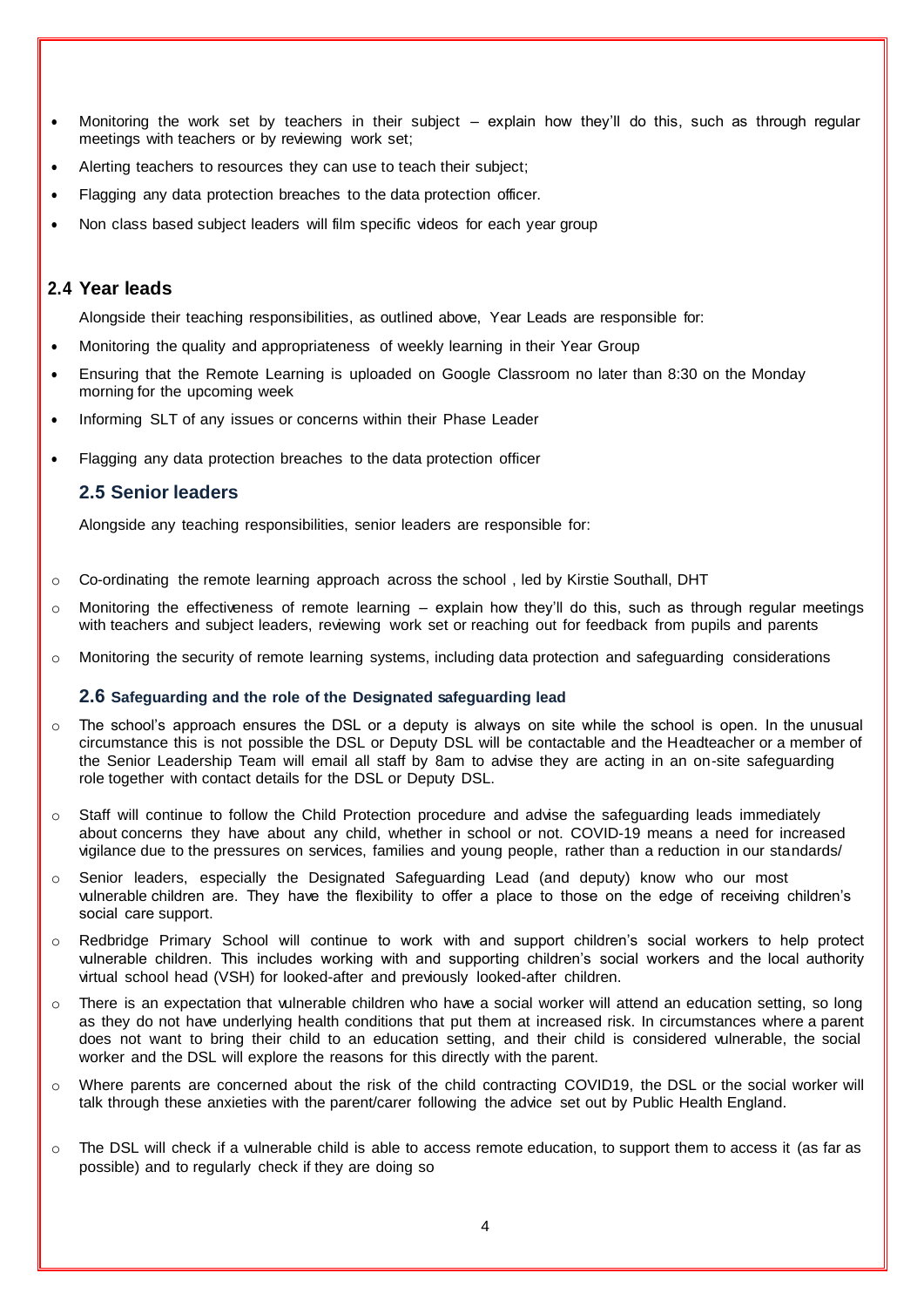- o Redbridge Primary School will use their pre-Covid procedures to attempt to contact pupils who are either not engaging with remote learning or not attending provision where onsite offer has been accepted.
- o All Staff will be given a copy of the Addendum to the Safeguarding and Child Protection Policy.
- o Staff to continue to report any safeguarding concerns on CPOMS.

#### **2.7 Pupils and parents**

Staff can expect pupils learning remotely to:

- Be assured that wellbeing is at the forefront of our thoughts and we understand the need for children to take regular breaks, get fresh air, exercise and maintain a reasonable balance between online engagement and offline activities;
- Only send messages and queries that are in relation to tasks set by the teacher or in response to questions the teacher may ask them directly;
- Only access the material shared by their teacher and ask for parental permission to use technology for anything beyond that;
- Read daily, either independently or with an adult;
- Work their way through the Remote Learning as best they can.

Staff can expect parents with children learning remotely to:

- Make the school aware if their child is sick or otherwise can't complete work;
- Seek help from the school if they need it
- Be respectful when making any complaints or concerns known to staff;
- Support their child's learning to the best of their ability;
- Know they can continue to contact their class teacher as normal through the class email address or the school office email address if they require support of any kind;
- Check their child's completed work each day and encourage the progress that is being made;
- Ensure that they are providing a suitable workspace for their children
- Ensure that only the child attends the live sessions and comments on the live stream on Google Classroom and that any queries the parent has is raised through the proper channels.
- Be mindful of mental well-being of both themselves and their child and encourage their child to take regular breaks, play games, get fresh air and relax

#### **2.8 Governing board**

The governing board is responsible for:

- o Monitoring the school's approach to providing remote learning to ensure education remains as high quality as possible
- $\circ$  Ensuring that staff are certain that remote learning systems are appropriately secure, for both data protection and safeguarding reasons

#### **3. Who to contact**

If staff have any questions or concerns about remote learning, they should contact the following individuals:

- $\circ$  Issues in setting work talk to the Year Lead followed by the Phase Leader member of SLT
- o Issues with behaviour talk to the Year Lead followed by the Phase Leader member of SLT